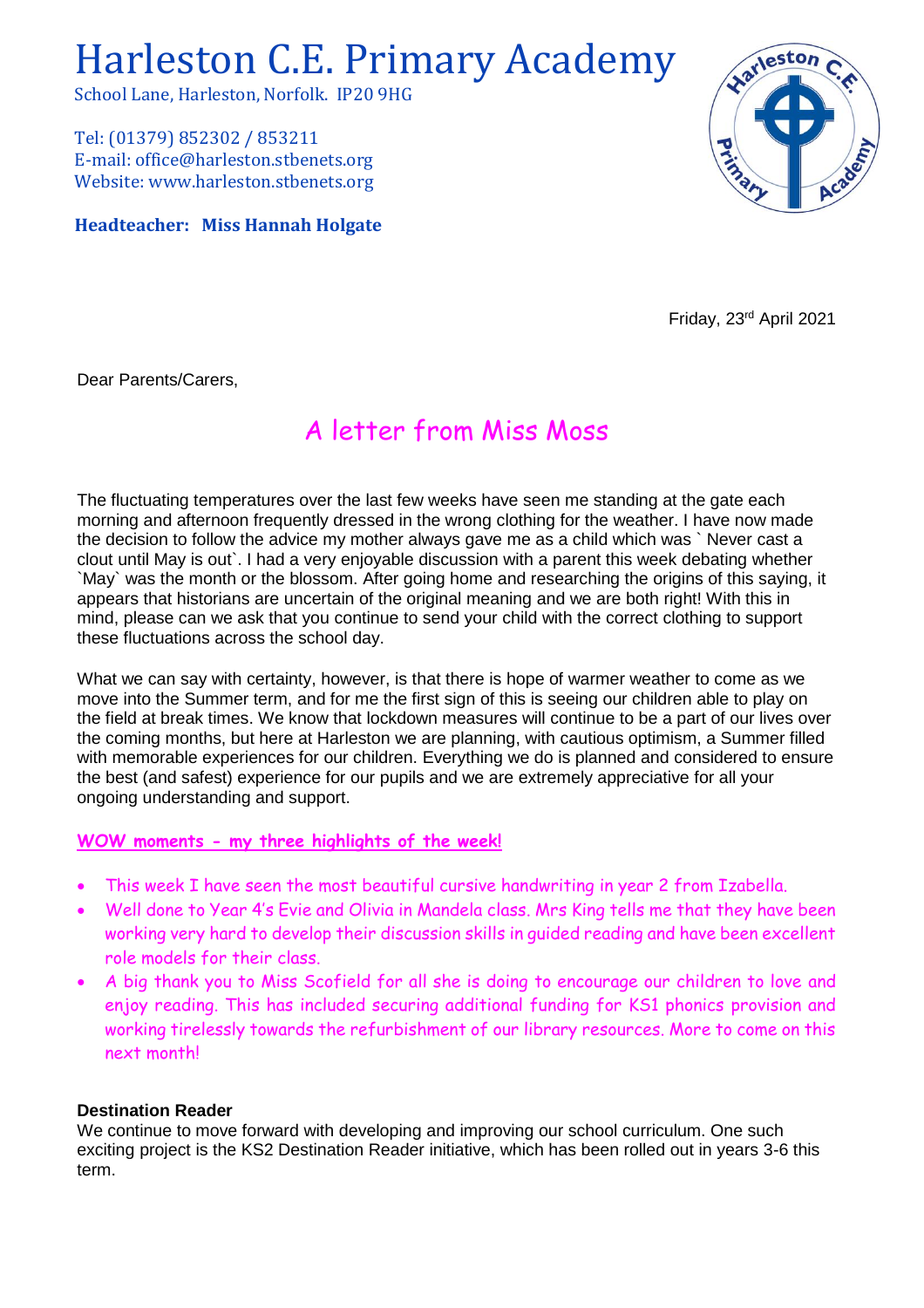# *What is Destination Reader?*

Destination Reader is a whole class guided reading approach, which focuses on 2 things:

- Explicit teaching of key reading strategies to support comprehension
- Developing the learning behaviours for children to be able to engage in dialogue about books.

# *How will it help my child?*

- Destination Reader is based upon evidence-based teaching practices, to provide a high quality reading experience.
- It develops the skills required to read more and for longer.
- It teaches children how to think about their reading.
- Talking about books is at the centre of all Destination Reader lessons.
- It encourages reading for pleasure.

#### *What does Destination Reader look like in the classroom?*

The key part of Destination Reader is talk.

- 1. Teachers model how good readers think and talk about books.
- 2. The children read and discuss books with talk partners
- 3. To encourage respectful communication, children are taught to use sentence starters to support active listening and the ability to discuss and explain their ideas.

# *How can I support my child to develop this further at home?*

- All reading is good- encourage your child to read everywhere whether that is posters, leaflets, recipes, magazines, audio books or games.
- Daily reading opportunities are essential, from Nursery to Year 6.
- Show enthusiasm for reading by engaging in discussions with your child about what they have read, including asking them about their guided reading sessions at school.
- Read to your child, whatever their age. This is an opportunity for them to be exposed to language at a higher level, which will benefit them across the whole curriculum.

We hope to share some videos with you later this term, once the children have completed their training, so that you can see Destination Reader in action.

#### **Reception Places**

Do you have a child who will be five between 1st September 2021 and 31st August 2022, if so, your child could start school full-time in September 2021 and you should apply to Norfolk County Council. You must apply for a school place for your child, even if your child currently attends a Nursery or you have an older child already in school. To make an application or for more information please call 0344 800 8020 or email [admissions@norfolk.gov.uk](mailto:admissions@norfolk.gov.uk).